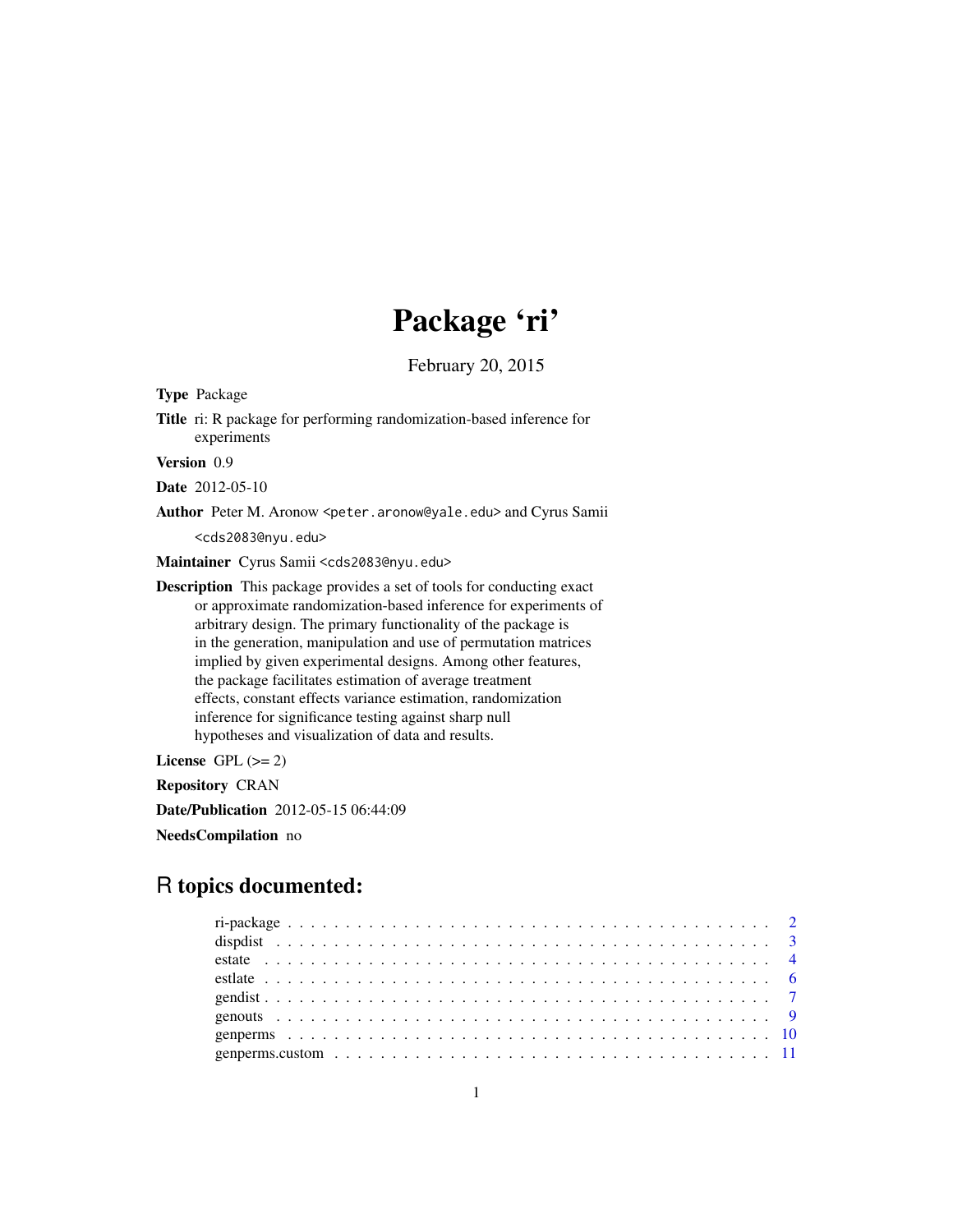# <span id="page-1-0"></span>2 ri-package

| Index |  |  |  |  |  |  |  |  |  |  |  |  |  |  |  |  |  |  |  |
|-------|--|--|--|--|--|--|--|--|--|--|--|--|--|--|--|--|--|--|--|
|       |  |  |  |  |  |  |  |  |  |  |  |  |  |  |  |  |  |  |  |
|       |  |  |  |  |  |  |  |  |  |  |  |  |  |  |  |  |  |  |  |
|       |  |  |  |  |  |  |  |  |  |  |  |  |  |  |  |  |  |  |  |
|       |  |  |  |  |  |  |  |  |  |  |  |  |  |  |  |  |  |  |  |
|       |  |  |  |  |  |  |  |  |  |  |  |  |  |  |  |  |  |  |  |
|       |  |  |  |  |  |  |  |  |  |  |  |  |  |  |  |  |  |  |  |

ri-package *ri: R package for performing randomization-based inference for experiments*

### <span id="page-1-1"></span>Description

This package provides a set of tools for conducting exact or approximate randomization-based inference for experiments of arbitrary design. The primary functionality of the package is in the generation, manipulation and use of permutation matrices implied by given experimental designs. Among other features, the package facilitates estimation of average treatment effects, constant effects variance estimation, randomization inference for significance testing against sharp null hypotheses and visualization of data and results.

#### Details

| Package: | ri         |
|----------|------------|
| Type:    | Package    |
| Version: | 0.9        |
| Date:    | 2012-05-10 |
| License: | $GPL (=2)$ |

This package provides a set of tools for conducting exact or approximate inference for randomized experiments of arbitrary design. The primary functionality of the package is in the generation, manipulation and use of permutation matrices implied by given experimental designs. Among other features, the package facilitates estimation of average treatment effects, constant effects variance estimation and randomization inference for significance testing against sharp null hypotheses.

# Author(s)

Peter M. Aronow <peter.aronow@yale.edu> and Cyrus Samii <cds2083@nyu.edu> Maintainer: Cyrus Samii <cds2083@nyu.edu>

# References

Gerber, Alan S. and Donald P. Green. 2012. *Field Experiments: Design, Analysis, and Interpretation*. New York: W.W. Norton.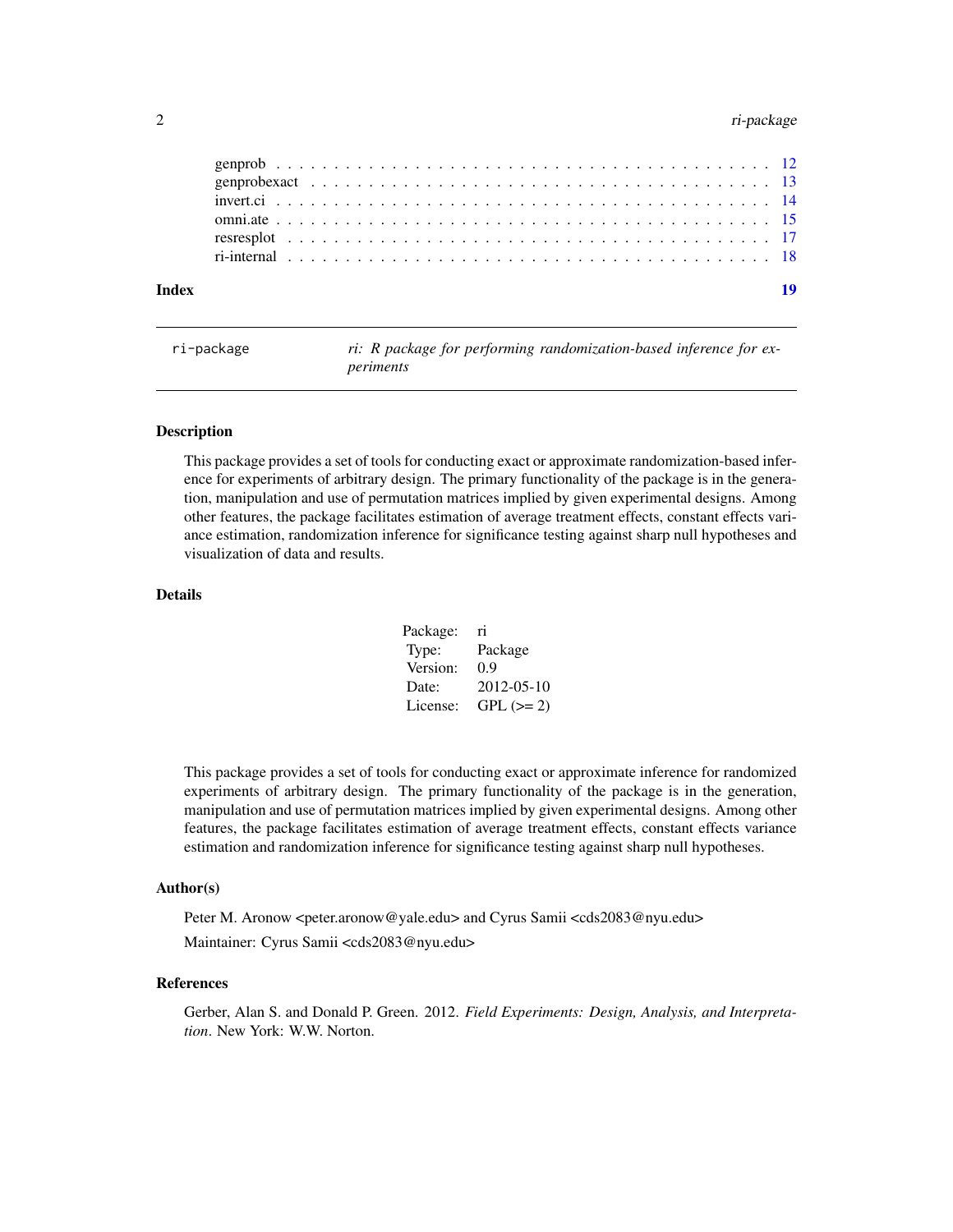<span id="page-2-0"></span>

# Description

Function for displaying, summarizing and producing p-values from the estimated average treatment effect (ATE) distribution

# Usage

```
dispdist(distout, ate, quantiles = c(0.025, 0.975), display.plot = TRUE)
```
# Arguments

| distout      | randomization distribution of estimated ATEs, as output from gendist().                                                                 |
|--------------|-----------------------------------------------------------------------------------------------------------------------------------------|
| ate          | scalar hypothesized treatment effect for significance testing.                                                                          |
| quantiles    | vector of quantiles of the randomization distribution to be returned. Default is<br>equal-tailed 95% intervals.                         |
| display.plot | logical for displaying a histogram for the randomization distribution with hy-<br>pothesized treatment effect overlay. Default is TRUE. |

# Value

| two.tailed.p.value |                                                                                                                                        |  |  |  |  |  |  |
|--------------------|----------------------------------------------------------------------------------------------------------------------------------------|--|--|--|--|--|--|
|                    | two-tailed p-value: twice the smaller of the two one-tailed p-values, as advo-<br>cated by Rosenbaum (2002)                            |  |  |  |  |  |  |
|                    | two.tailed.p.value.abs                                                                                                                 |  |  |  |  |  |  |
|                    | two-tailed p-value: proportion of randomizations yielding absolute estimated<br>ATE greater than or equal to absolute hypothesized ATE |  |  |  |  |  |  |
| greater.p.value    |                                                                                                                                        |  |  |  |  |  |  |
|                    | one-tailed p-value: proportion of randomizations yielding estimated ATE greater<br>than or equal to hypothesized ATE                   |  |  |  |  |  |  |
|                    | lesser.p.value one-tailed p-value: proportion of randomizations yielding estimated ATE less<br>than or equal to hypothesized ATE       |  |  |  |  |  |  |
| quantile           | specified quantiles of the randomization distribution                                                                                  |  |  |  |  |  |  |
| sd                 | standard deviation of the randomization distribution                                                                                   |  |  |  |  |  |  |
| exp.val            | expected value of the randomization distribution                                                                                       |  |  |  |  |  |  |

# Author(s)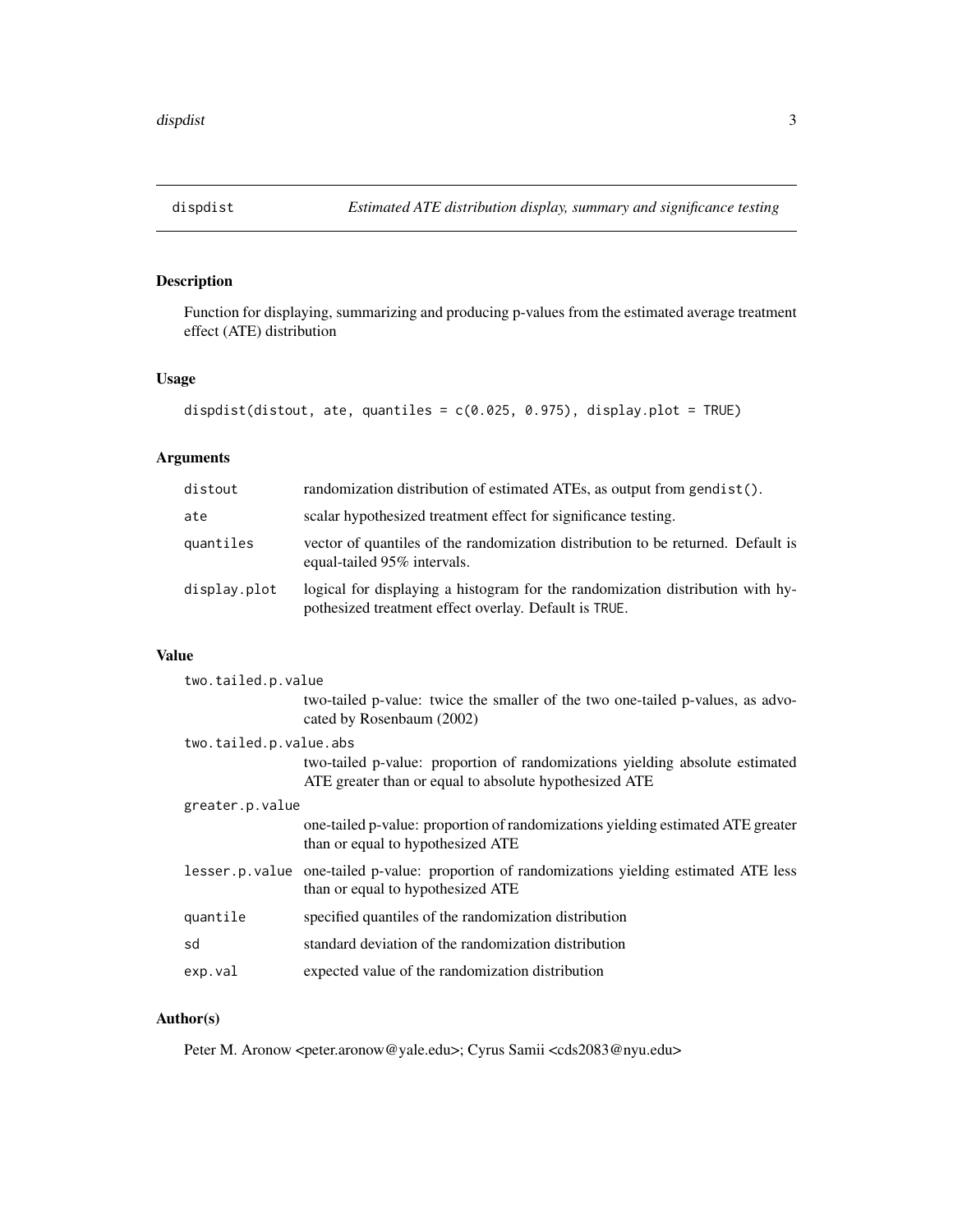#### <span id="page-3-0"></span>References

Gerber, Alan S. and Donald P. Green. 2012. *Field Experiments: Design, Analysis, and Interpretation*. New York: W.W. Norton.

Rosenbaum, Paul R. 2002. *Observational Studies*. 2nd ed. New York: Springer.

Samii, Cyrus and Peter M. Aronow. 2012. On Equivalencies Between Design-Based and Regression-Based Variance Estimators for Randomized Experiments. *Statistics and Probability Letters*. 82(2): 365-370. <http://dx.doi.org/10.1016/j.spl.2011.10.024>

# See Also

[gendist](#page-6-1)

#### Examples

```
y \leftarrow c(8, 6, 2, 0, 3, 1, 1, 1, 2, 2, 0, 1, 0, 2, 2, 4, 1, 1)Z \leq -c(1,1,0,0,1,1,0,0,1,1,1,1,0,0,1,1,0,0)cluster <- c(1,1,2,2,3,3,4,4,5,5,6,6,7,7,8,8,9,9)
block <- c(rep(1,4),rep(2,6),rep(3,8))
```

```
perms <- genperms(Z,blockvar=block, clustvar=cluster) # all possible permutations
probs <- genprobexact(Z,blockvar=block, clustvar=cluster) # probability of treatment
ate \leq estate(y, Z, prob=probs) # estimate the ATE
```
## Conduct Sharp Null Hypothesis Test of Zero Effect for Each Unit

Ys  $\le$  genouts(y, Z, ate=0) # generate potential outcomes under sharp null of no effect distout <- gendist(Ys,perms, prob=probs) # generate sampling dist. under sharp null dispdist(distout, ate) # display characteristics of sampling dist. for inference

## Generate Sampling Distribution Around Estimated ATE

```
Ys \le genouts(y, Z, ate=ate) ## generate potential outcomes under tau = ATE
distout <- gendist(Ys,perms, prob=probs) # generate sampling dist. under tau = ATE
dispdist(distout, ate) ## display characteristics of sampling dist. for inference
```
<span id="page-3-1"></span>

estate *Estimation of average treatment effects*

#### Description

Function for estimating the average treatment effect (ATE). Permits regression adjustment for covariates, difference estimation (with a pretreatment measure of the outcome variable), inverse probability weighting, and unbiased Horvitz-Thompson estimation.

#### Usage

```
estate(Y, Z, X = NULL, Ypre = NULL, prob = NULL, HT = FALSE)
```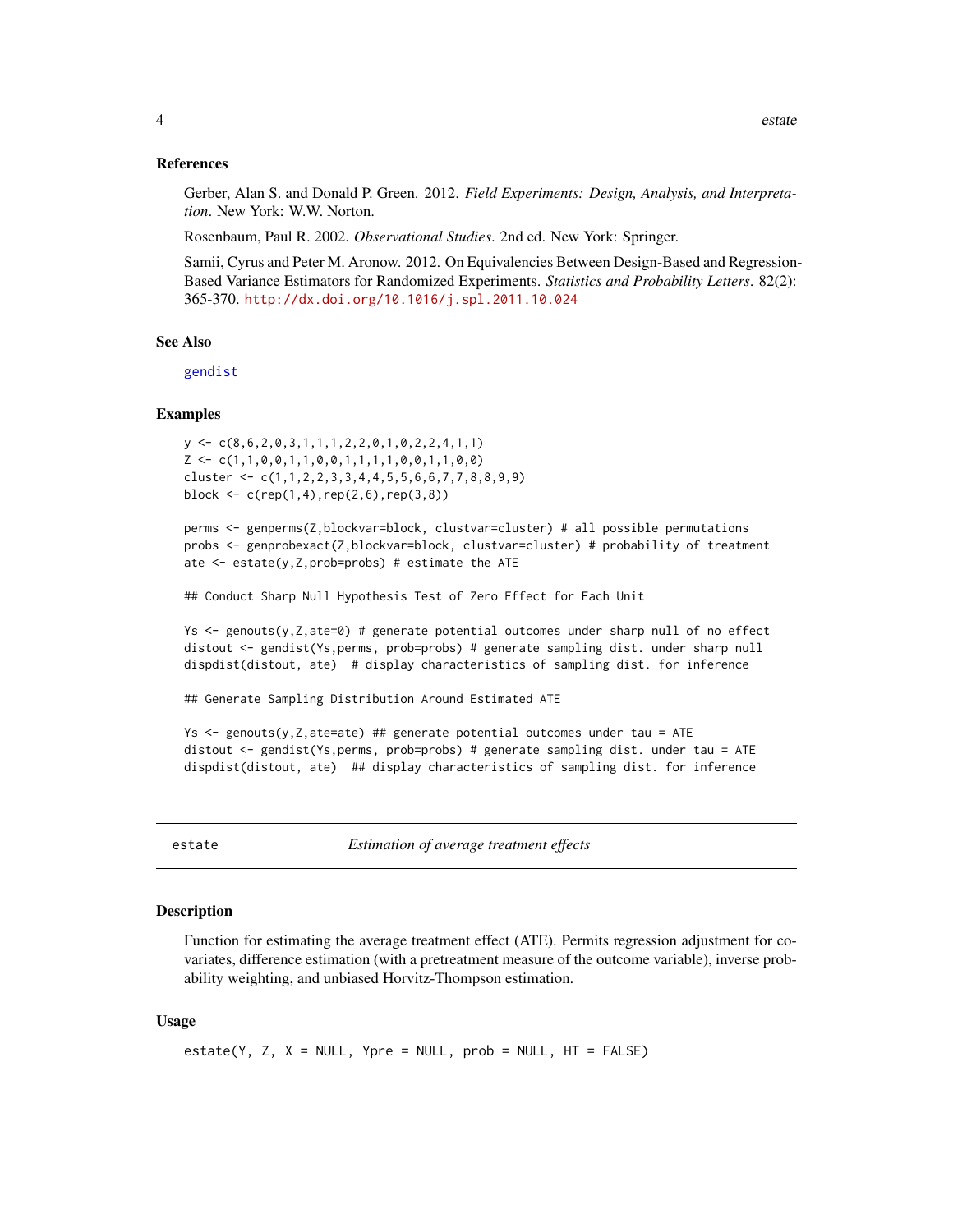#### <span id="page-4-0"></span>estate 5

#### **Arguments**

| Y    | numeric vector of length N, outcome variable                                                                                                                                                                                                                     |
|------|------------------------------------------------------------------------------------------------------------------------------------------------------------------------------------------------------------------------------------------------------------------|
|      | binary vector $(0 \text{ or } 1)$ of length N, treatment indicator                                                                                                                                                                                               |
| X    | N-by-k numeric matrix of covariates for regression adjustment                                                                                                                                                                                                    |
| Ypre | numeric vector of length N, pretreatment measure of the outcome variable for<br>difference estimation                                                                                                                                                            |
| prob | numeric vector within the $(0,1)$ interval of length N, probability of treatment<br>assignment, as outputted by genprob() or genprobexact(). When prob=NULL<br>(the default), assumes uniform probability of assignment to treatment equal to<br>the mean of $Z$ |
| HT.  | when HT=TRUE, invokes the Horvitz-Thompson (difference-in-totals) estimator.<br>When HT=FALSE, invokes the inverse-probability-weighted regression estimator                                                                                                     |

# Value

a scalar, the estimated average treatment effect

### Author(s)

Peter M. Aronow <peter.aronow@yale.edu>; Cyrus Samii <cds2083@nyu.edu>

#### References

Peter M. Aronow and Joel A. Middleton. 2012. *A Class of Unbiased Estimators of the Average Treatment Effect in Randomized Experiments*. Working paper, Yale University. [http://pantheon.](http://pantheon.yale.edu/~pma5/unbiasedestimators.pdf) [yale.edu/~pma5/unbiasedestimators.pdf](http://pantheon.yale.edu/~pma5/unbiasedestimators.pdf)

Gerber, Alan S. and Donald P. Green. 2012. *Field Experiments: Design, Analysis, and Interpretation*. New York: W.W. Norton.

Horvitz, D.G. and D.J. Thompson. 1952. A generalization of sampling without replacement from a finite universe. *J. Amer. Statist. Assoc.* 47 663-684.

# See Also

[genprob](#page-11-1)

# Examples

```
y \leftarrow c(8, 6, 2, 0, 3, 1, 1, 1, 2, 2, 0, 1, 0, 2, 2, 4, 1, 1)Z \leftarrow c(1,1,0,0,1,1,0,0,1,1,1,1,0,0,1,1,0,0)cluster \leq c(1,1,2,2,3,3,4,4,5,5,6,6,7,7,8,8,9,9)block <- c(rep(1,4),rep(2,6),rep(3,8))
```
probs <- genprobexact(Z,blockvar=block, clustvar=cluster) # probability of treatment ate <- estate(y,Z,prob=probs) # estimate the ATE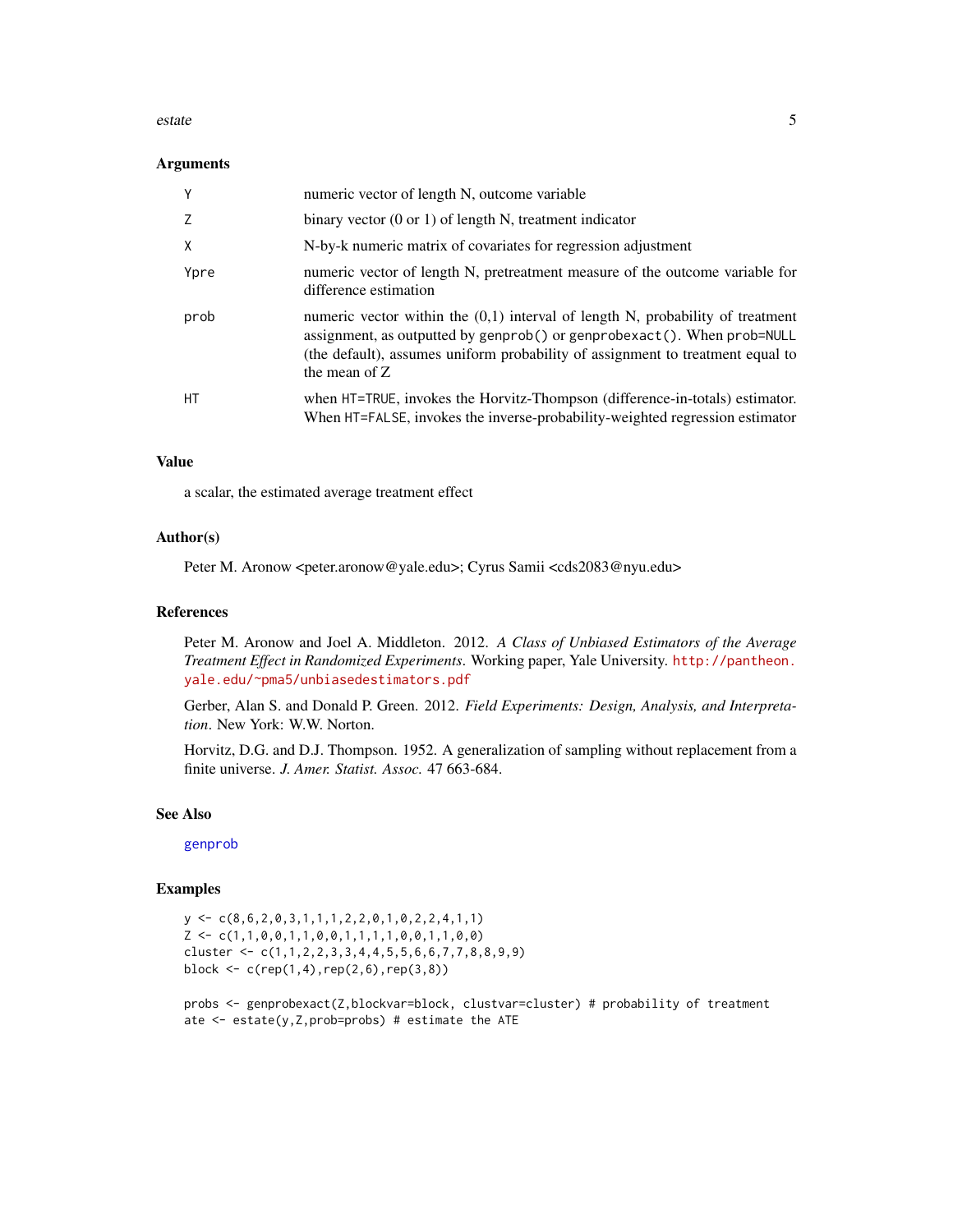<span id="page-5-0"></span>

#### Description

Function for estimating the local average treatment effect (LATE) via variants of Wald/2SLS estimation (taking the ratio of two average treatment effect estimators). Permits regression adjustment for covariates, difference estimation (with a pretreatment measure of the outcome variable), inverse probability weighting and Horvitz-Thompson estimation.

# Usage

estlate(Y, D, Z, X = NULL, Ypre = NULL, Dpre = NULL, prob = NULL, HT = FALSE)

# Arguments

| Y    | numeric vector of length N, outcome variable                                                                                                                                                                                 |
|------|------------------------------------------------------------------------------------------------------------------------------------------------------------------------------------------------------------------------------|
| D    | binary vector $(0 \text{ or } 1)$ of length N, treatment receipt indicator                                                                                                                                                   |
| 7    | binary vector $(0 \text{ or } 1)$ of length N, treatment assignment indicator                                                                                                                                                |
| X    | N-by-k numeric matrix of covariates for regression adjustment                                                                                                                                                                |
| Ypre | numeric vector of length N, pretreatment measure of the outcome variable for<br>difference estimation                                                                                                                        |
| Dpre | numeric vector of length N, pretreatment measure of the treatment receipt vari-<br>able for difference estimation                                                                                                            |
| prob | numeric vector within the $(0,1)$ interval of N-length, probability of treatment<br>assignment, as output by genprob() or genprobexact(). When prob=NULL<br>(by default), assumes 0.5 probability of assignment to treatment |
| HT.  | when HT=TRUE, invokes the Horvitz-Thompson (difference-in-totals) estimator.<br>When HT=FALSE, invokes the inverse-probability-weighted regression estimator                                                                 |

### Value

a numeric scalar, the estimated LATE

# Note

Takes the ratio of two [estate](#page-3-1) values, the numerator with Y as the outcome variable and Z as the treatment indicator, the denominator with D as the outcome variable and Z as the treatment indicator

# Author(s)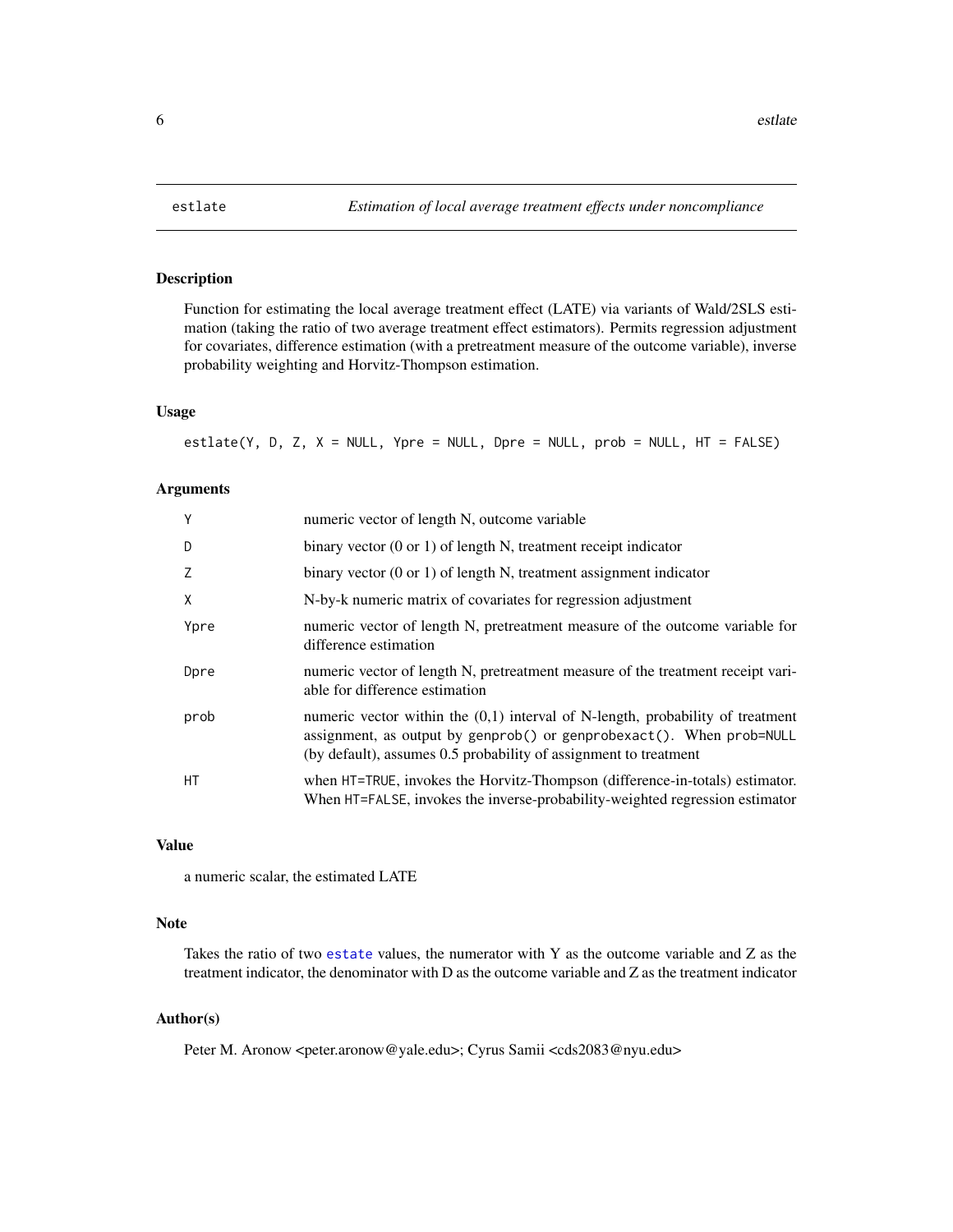#### <span id="page-6-0"></span>gendist two contracts of the contracts of the contracts of the contracts of the contracts of the contracts of the contracts of the contracts of the contracts of the contracts of the contracts of the contracts of the contra

#### References

Angrist, Joshua D, Guido W. Imbens and Donald B. Rubin. 1996. Identification of Causal Effects Using Instrumental Variables. *J. Amer. Statist. Assoc.* 91: 444-55.

Gerber, Alan S. and Donald P. Green. 2012. *Field Experiments: Design, Analysis, and Interpretation*. New York: W.W. Norton.

Horvitz, D.G. and D.J. Thompson. 1952. A generalization of sampling without replacement from a finite universe. *J. Amer. Statist. Assoc.* 47: 663-684.

# See Also

[estate](#page-3-1)

# **Examples**

```
y \leftarrow c(8, 6, 2, 0, 3, 1, 1, 1, 2, 2, 0, 1, 0, 2, 2, 4, 1, 1)Z \leftarrow c(1,1,0,0,1,1,0,0,1,1,1,1,0,0,1,1,0,0)D \leftarrow c(1, 0, 0, 0, 0, 0, 1, 0, 1, 1, 0, 1, 0, 0, 1, 0, 0, 1)cluster <- c(1,1,2,2,3,3,4,4,5,5,6,6,7,7,8,8,9,9)
block <- c(rep(1,4),rep(2,6),rep(3,8))
probs <- genprobexact(Z,block,cluster) # generate probability of assignment
late \leq estlate(y, D, Z, prob=probs) # estimate the LATE; estimated LATE = 9
```

<span id="page-6-1"></span>gendist *Generates randomization distribution of estimated ATEs*

#### Description

Takes hypothesized potential outcomes, a permutation matrix, and arguments for estate() to produce a randomization distribution of estimated average treatment effects (ATEs).

#### Usage

 $gendist(Ys, perms, X = NULL, Ypre = NULL, prob = NULL, HT = FALSE)$ 

#### Arguments

| Ys    | list consisting of two N-length numeric vectors labeled Y0 and Y1, as output by<br>genouts()          |
|-------|-------------------------------------------------------------------------------------------------------|
| perms | N-by-r permutation matrix, as output by genperms or genperms. custom                                  |
| X     | N-by-k numeric matrix of covariates for regression adjustment                                         |
| Ypre  | numeric vector of length N, pretreatment measure of the outcome variable for<br>difference estimation |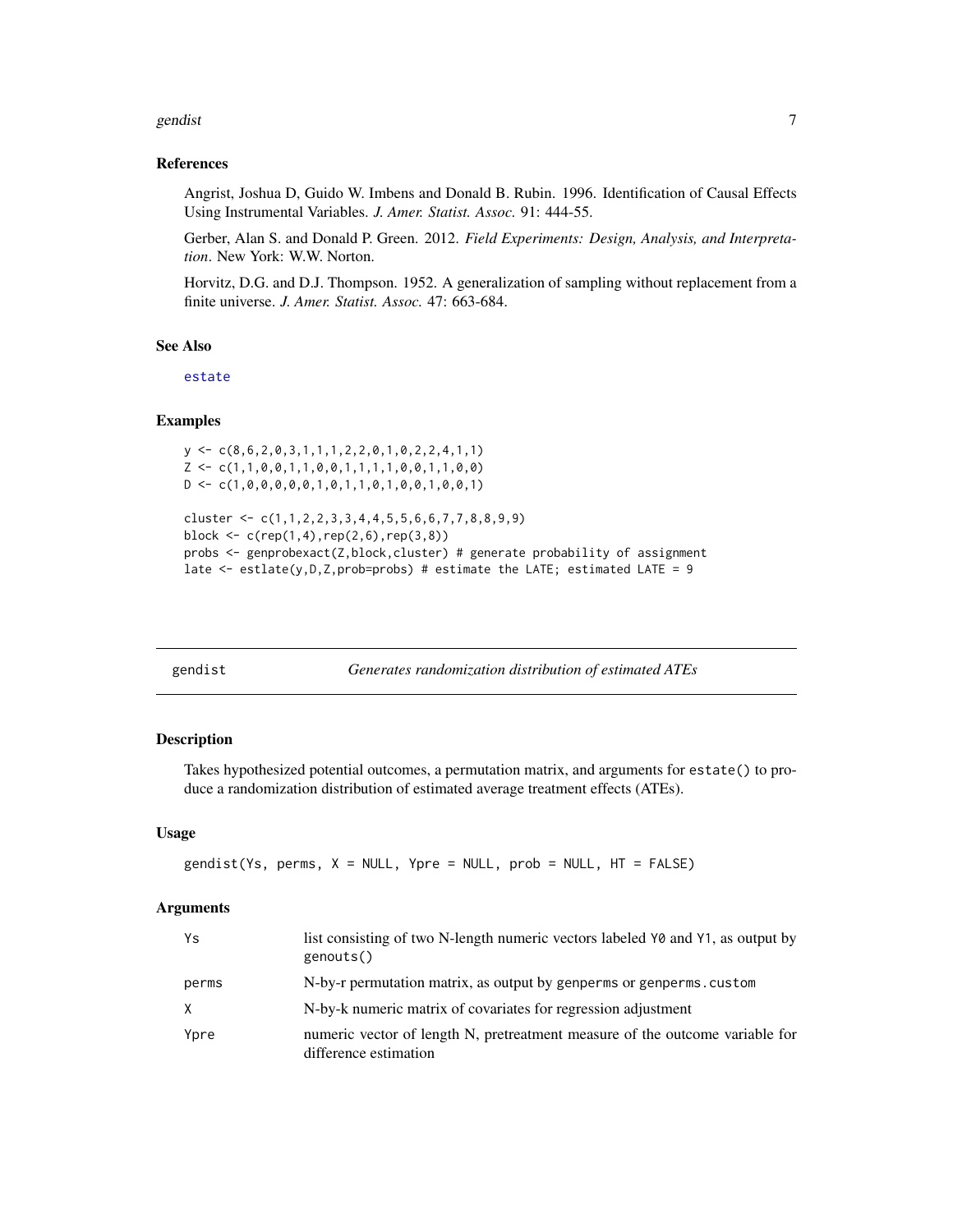<span id="page-7-0"></span>

| prob | numeric vector within the $(0,1)$ interval of length N, probability of treatment as-<br>signment, as output by genprob() or genprobexact(). When prob=NULL (by<br>default), assumes probability of assignment to treatment implied by the permu-<br>tation matrix |
|------|-------------------------------------------------------------------------------------------------------------------------------------------------------------------------------------------------------------------------------------------------------------------|
| HT.  | when HT=TRUE, invokes the Horvitz-Thompson (difference-in-totals) estimator.<br>When HT=FALSE, invokes the inverse-probability-weighted regression estimator                                                                                                      |

#### Value

An r-length vector of estimated ATEs

#### Author(s)

Peter M. Aronow <peter.aronow@yale.edu>; Cyrus Samii <cds2083@nyu.edu>

#### References

Gerber, Alan S. and Donald P. Green. 2012. *Field Experiments: Design, Analysis, and Interpretation*. New York: W.W. Norton.

#### See Also

[estate](#page-3-1), [genouts](#page-8-1), [genprob](#page-11-1), [genperms](#page-9-1), [genperms.custom](#page-10-1)

#### Examples

 $y \leftarrow c(8, 6, 2, 0, 3, 1, 1, 1, 2, 2, 0, 1, 0, 2, 2, 4, 1, 1)$  $Z \leftarrow c(1,1,0,0,1,1,0,0,1,1,1,1,0,0,1,1,0,0)$ cluster <- c(1,1,2,2,3,3,4,4,5,5,6,6,7,7,8,8,9,9) block  $\leq c$  (rep(1,4),rep(2,6),rep(3,8))

perms <- genperms(Z,blockvar=block, clustvar=cluster) # all possible permutations probs <- genprobexact(Z,blockvar=block, clustvar=cluster) # probability of treatment ate <- estate(y,Z,prob=probs) # estimate the ATE

## Conduct Sharp Null Hypothesis Test of Zero Effect for Each Unit

Ys <- genouts(y,Z,ate=0) # generate potential outcomes under sharp null of no effect distout <- gendist(Ys,perms, prob=probs) # generate sampling dist. under sharp null dispdist(distout, ate) # display characteristics of sampling dist. for inference

## Generate Sampling Distribution Around Estimated ATE

Ys  $\le$  genouts(y, Z, ate=ate) ## generate potential outcomes under tau = ATE distout <- gendist(Ys,perms, prob=probs) # generate sampling dist. under tau = ATE dispdist(distout, ate) ## display characteristics of sampling dist. for inference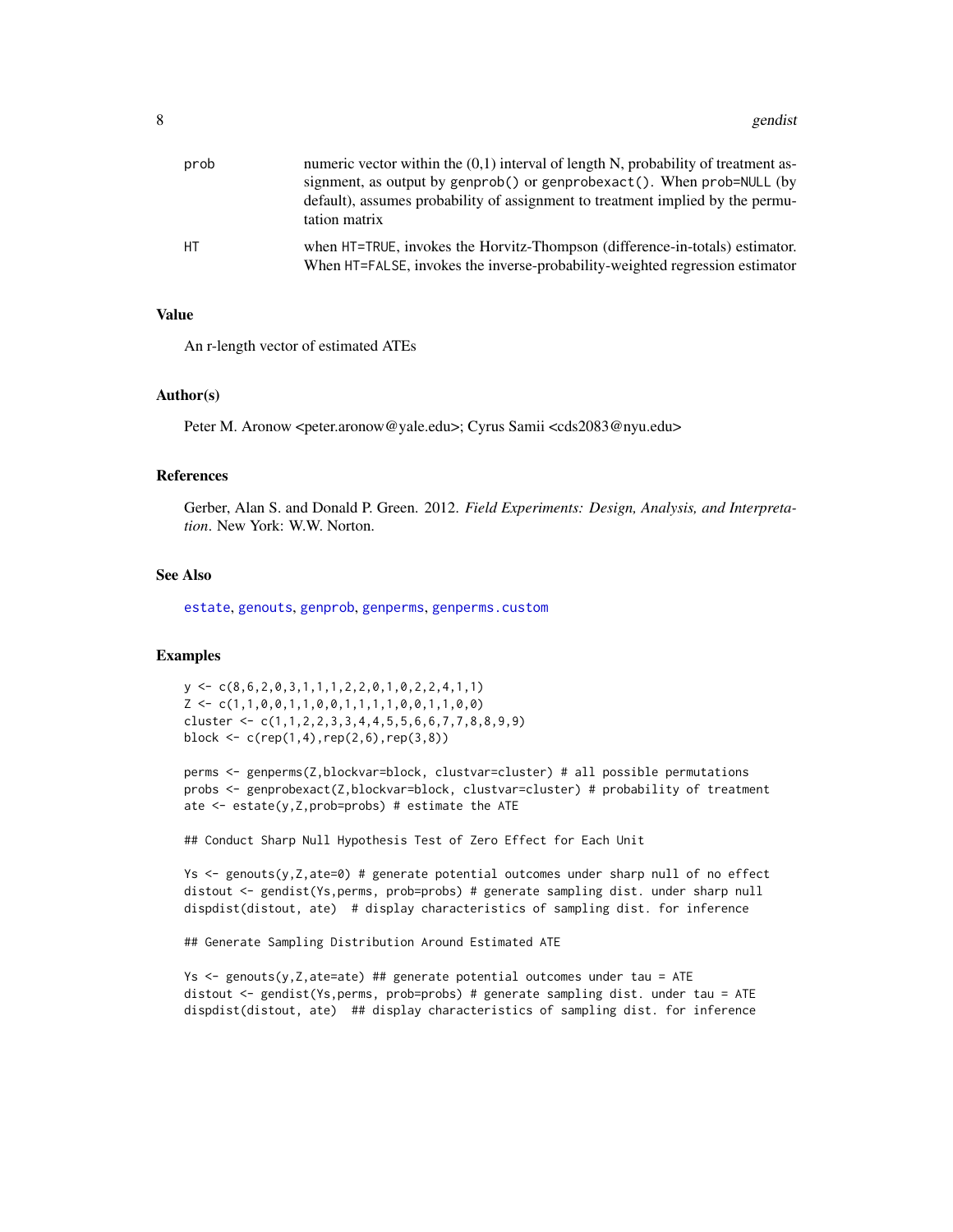<span id="page-8-1"></span><span id="page-8-0"></span>

#### Description

Takes an outcome variable, a treatment assignment, and a hypothesized treatment effect and generates a set of hypothesized potential outcomes

# Usage

genouts( $Y$ ,  $Z$ , ate = 0)

#### Arguments

| <sup>V</sup> | numeric vector of N-length, outcome variable                       |
|--------------|--------------------------------------------------------------------|
|              | binary vector $(0 \text{ or } 1)$ of N-length, treatment indicator |
| ate          | numeric scalar, hypothesized treatment effect                      |

# Value

list consisting of two N-length numeric vectors labeled Y0 and Y1

# Author(s)

Peter M. Aronow <peter.aronow@yale.edu>; Cyrus Samii <cds2083@nyu.edu>

# References

Gerber, Alan S. and Donald P. Green. 2012. *Field Experiments: Design, Analysis, and Interpretation*. New York: W.W. Norton.

#### See Also

[estate](#page-3-1)

#### Examples

```
y <- c(8,6,2,0,3,1,1,1,2,2,0,1,0,2,2,4,1,1)
Z \leftarrow c(1,1,0,0,1,1,0,0,1,1,1,1,0,0,1,1,0,0)cluster \leq c(1,1,2,2,3,3,4,4,5,5,6,6,7,7,8,8,9,9)block \leq c (rep(1,4),rep(2,6),rep(3,8))
```

```
perms <- genperms(Z,blockvar=block, clustvar=cluster) # all possible permutations
probs <- genprobexact(Z,blockvar=block, clustvar=cluster) # probability of treatment
ate \leq estate(y, Z, prob=probs) # estimate the ATE
```
## Conduct Sharp Null Hypothesis Test of Zero Effect for Each Unit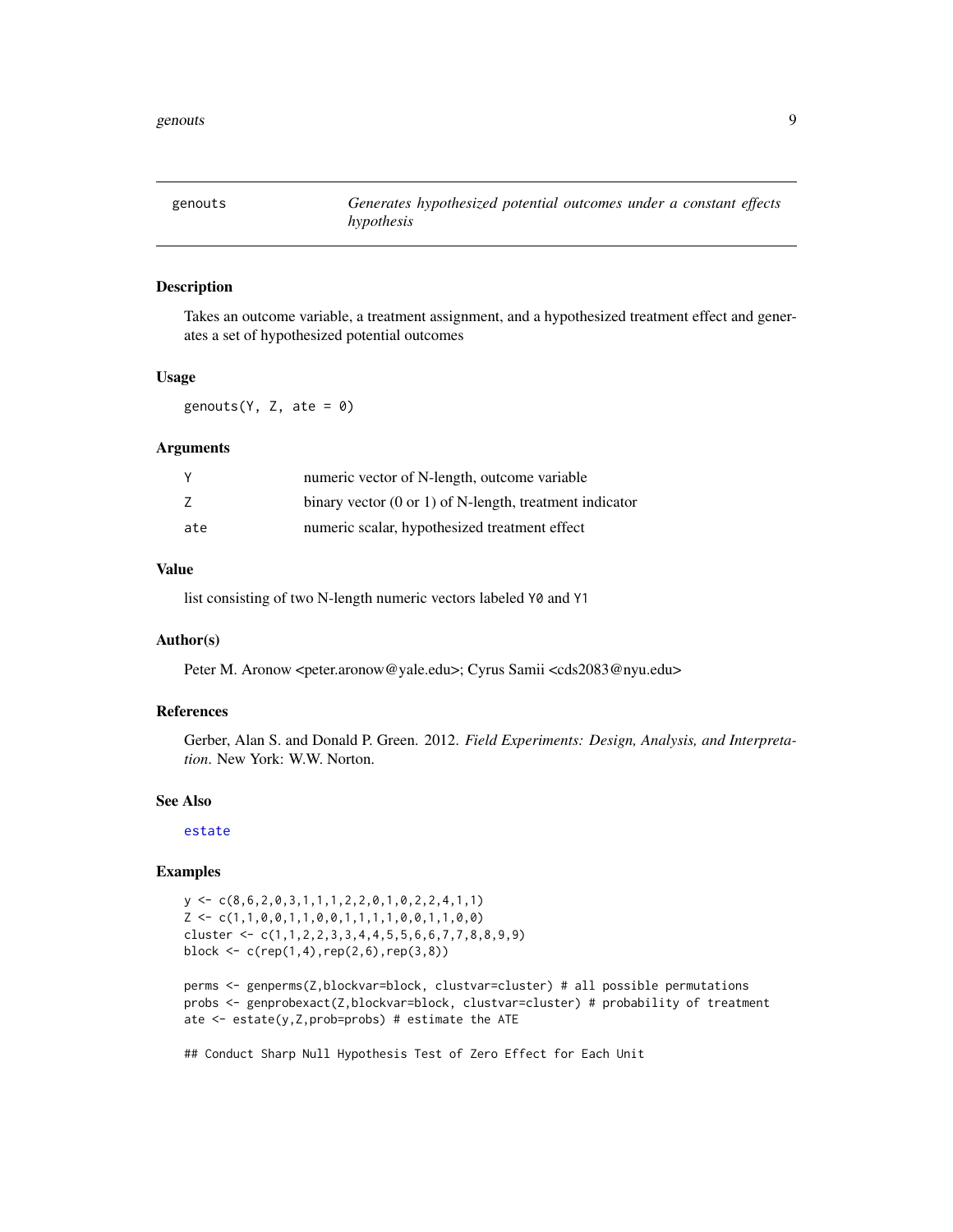<span id="page-9-0"></span>Ys <- genouts(y,Z,ate=0) # generate potential outcomes under sharp null of no effect distout <- gendist(Ys,perms, prob=probs) # generate sampling dist. under sharp null dispdist(distout, ate) # display characteristics of sampling dist. for inference

## Generate Sampling Distribution Around Estimated ATE

Ys <- genouts(y,Z,ate=ate) ## generate potential outcomes under tau = ATE distout <- gendist(Ys,perms, prob=probs) # generate sampling dist. under tau = ATE dispdist(distout, ate) ## display characteristics of sampling dist. for inference

<span id="page-9-1"></span>

| genperms | Generates a permutation matrix for blocked, clustered (or simpler) |
|----------|--------------------------------------------------------------------|
|          | designs                                                            |

#### Description

Given complete randomization of clusters (even of length 1) in blocks (even of length N), genperms() produces either an exact or approximate permutation matrix. When the number of actual permutations exceeds a user specified value (maxiter), the function produces an approximate permutations matrix via repeated randomization

#### Usage

```
genperms(Z, blockvar = NULL, clustvar = NULL, maxiter = 10000)
```
# Arguments

| maxiter  | maximum number of permutations to be included in the permutation matrix                    |
|----------|--------------------------------------------------------------------------------------------|
| clustvar | positive integer vector of N-length, with unique values indicating different clus-<br>ters |
| blockvar | positive integer vector of N-length, with unique values indicating different blocks        |
|          | binary vector $(0 \text{ or } 1)$ of N-length, treatment indicator                         |

#### Value

N-by-r permutation matrix, where r is the smaller of maxiter and the true number of permutations

#### Warning

genperms may use large amounts of memory and computational power, and may not be well-suited for large datasets. We recommend starting with maxiter set at low values before attempting to create a permutation matrix with a large number of permutations.

# Author(s)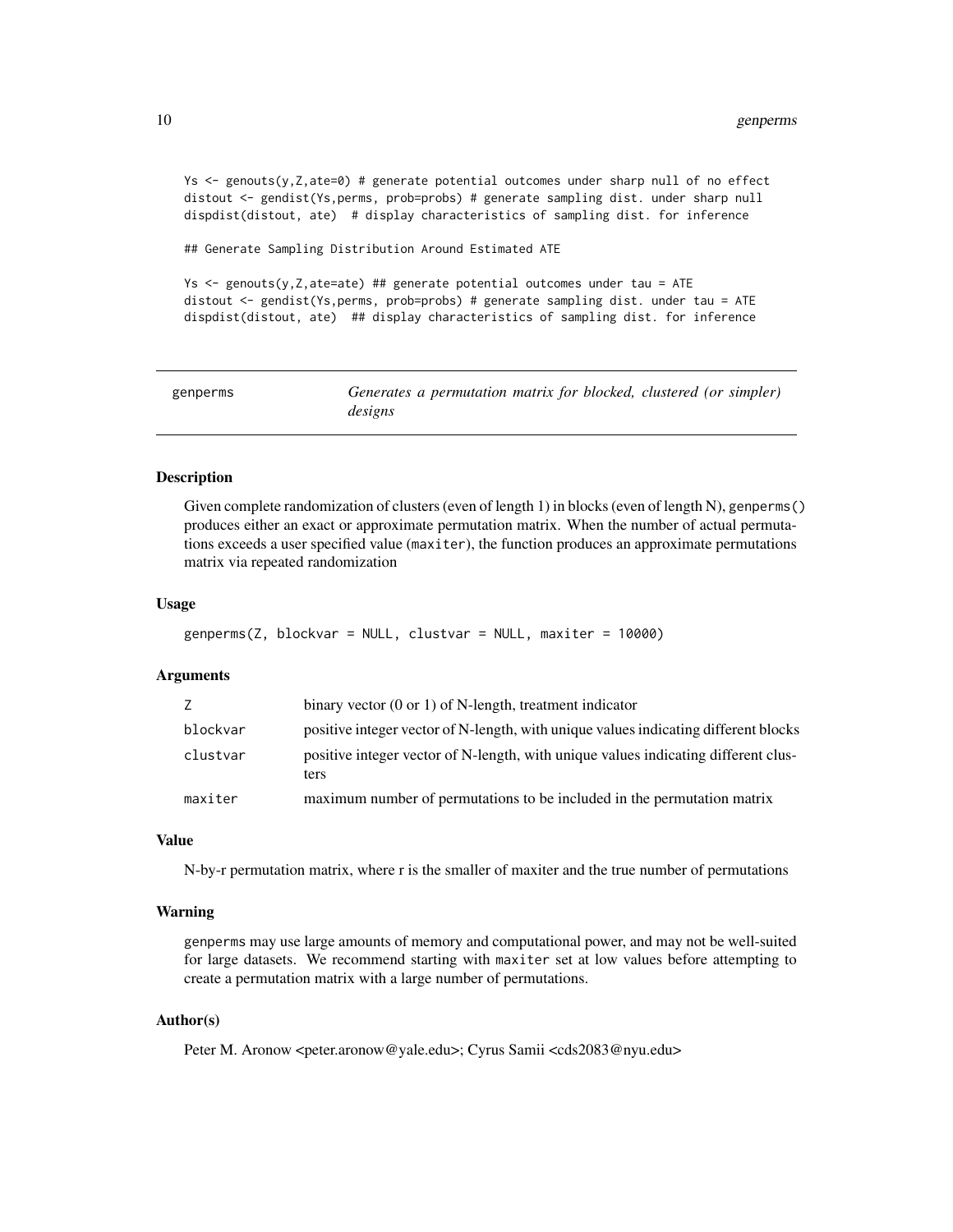#### <span id="page-10-0"></span>genperms.custom 11

#### References

Gerber, Alan S. and Donald P. Green. 2012. *Field Experiments: Design, Analysis, and Interpretation*. New York: W.W. Norton.

# Examples

```
y \leftarrow c(8, 6, 2, 0, 3, 1, 1, 1, 2, 2, 0, 1, 0, 2, 2, 4, 1, 1)Z \leftarrow c(1,1,0,0,1,1,0,0,1,1,1,1,0,0,1,1,0,0)cluster \leq c(1,1,2,2,3,3,4,4,5,5,6,6,7,7,8,8,9,9)block \leq c (rep(1,4), rep(2,6), rep(3,8))
```
perms <- genperms(Z,blockvar=block, clustvar=cluster) # all possible permutations probs <- genprobexact(Z,blockvar=block, clustvar=cluster) # probability of treatment ate  $\leq$  estate(y, Z, prob=probs) # estimate the ATE

## Conduct Sharp Null Hypothesis Test of Zero Effect for Each Unit

Ys <- genouts(y,Z,ate=0) # generate potential outcomes under sharp null of no effect distout <- gendist(Ys,perms, prob=probs) # generate sampling dist. under sharp null dispdist(distout, ate) # display characteristics of sampling dist. for inference

## Generate Sampling Distribution Around Estimated ATE

```
Ys \leq genouts(y, Z, ate=ate) ## generate potential outcomes under tau = ATE
distout <- gendist(Ys,perms, prob=probs) # generate sampling dist. under tau = ATE
dispdist(distout, ate) ## display characteristics of sampling dist. for inference
```
<span id="page-10-1"></span>

| genperms.custom | Generates an approximate permutation matrix for an user-supplied |  |  |  |
|-----------------|------------------------------------------------------------------|--|--|--|
|                 | randomization function                                           |  |  |  |

#### **Description**

Generates a permutation matrix by replicating a user-supplied randomization function. Not intended to be used for designs handled by genperms (i.e., complete randomization of clusters within blocks)

#### Usage

```
genperms.custom(numiter = 10000, randfun = randfun.default, \dots)
```
#### Arguments

| numiter                 | a scalar for the number of replicates, default is 10000                                                                |
|-------------------------|------------------------------------------------------------------------------------------------------------------------|
| randfun                 | a user supplied function outputting an N-length binary $(0 \text{ or } 1)$ vector. Default<br>is an internal function. |
| $\cdot$ $\cdot$ $\cdot$ | other inputs for randfun                                                                                               |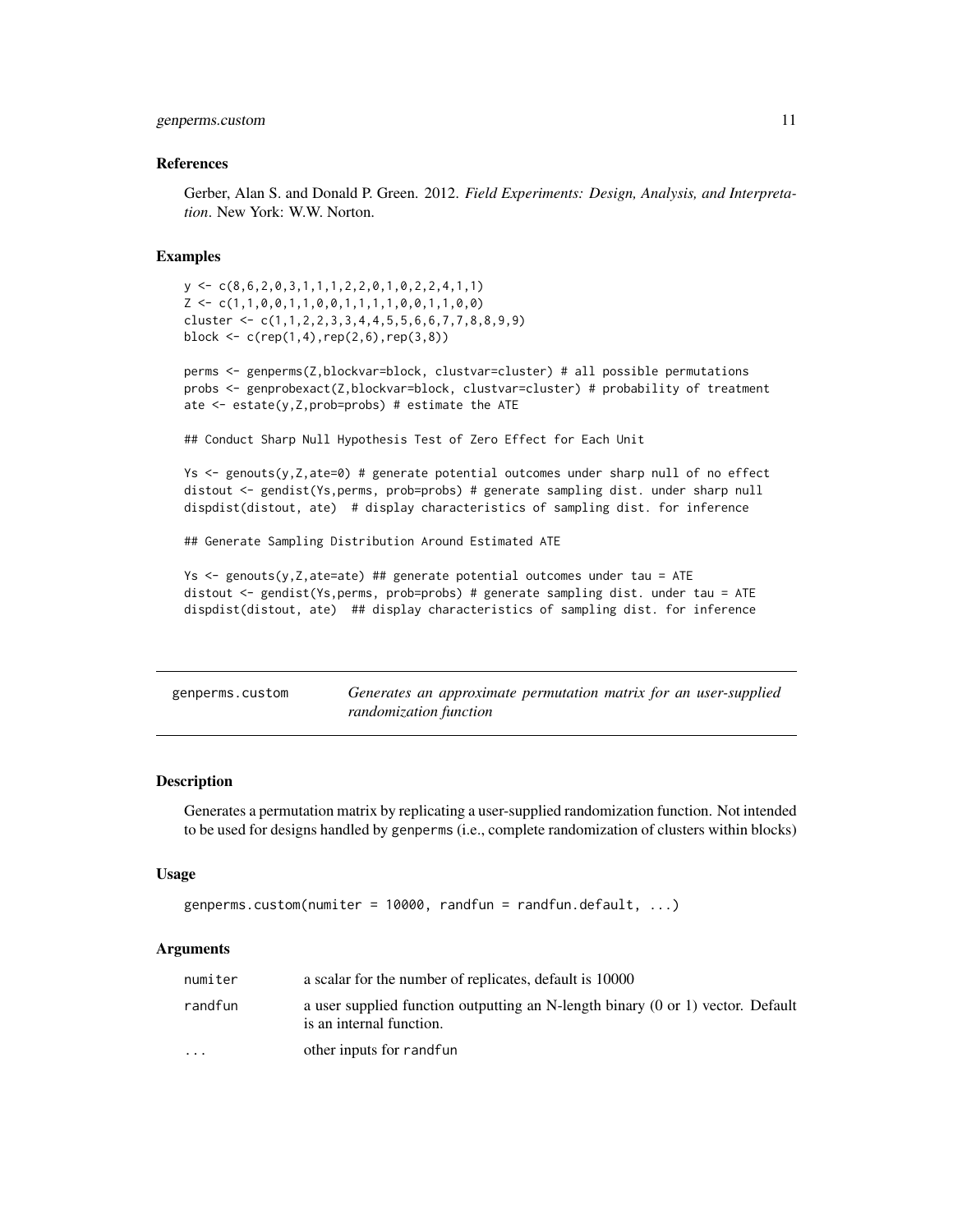#### <span id="page-11-0"></span>12 genprob

#### Value

an N-by-k permutation matrix, where  $k =$  numiter

#### Author(s)

Peter M. Aronow <peter.aronow@yale.edu>; Cyrus Samii <cds2083@nyu.edu>

# References

Gerber, Alan S. and Donald P. Green. 2012. *Field Experiments: Design, Analysis, and Interpretation*. New York: W.W. Norton.

# See Also

[genperms](#page-9-1)

#### Examples

## Rejected randomization scheme: reject if and only if there is significant imbalance

```
X < -c(1:200)randfun <- function() {
  teststat <-1while (teststat < 0.05) {
Zri <- sample(c(rep(0,180),rep(1,20))) # imbalanced design
fstat <- summary(lm(Zri~X))$fstatistic
teststat <- pf(fstat[1],fstat[2],fstat[3],lower.tail=FALSE) # extract F-test p-value
}
return(Zri)
}
perms <- genperms.custom(numiter=10000, randfun=randfun) # generate permutations
probs <- genprob(perms) # generate approximate probabilities from permutation matrix
cor(probs, (X-mean(X))^2) # observations with extreme X are less likely to be treated
```
<span id="page-11-1"></span>genprob *Estimates probabilities of treatment assignment*

# Description

Takes a permutation matrix and estimates the probabilities of treatment assignment for each unit

# Usage

genprob(perms)

#### Arguments

perms N-by-k permutation matrix as produced by genperms or genperms.custom.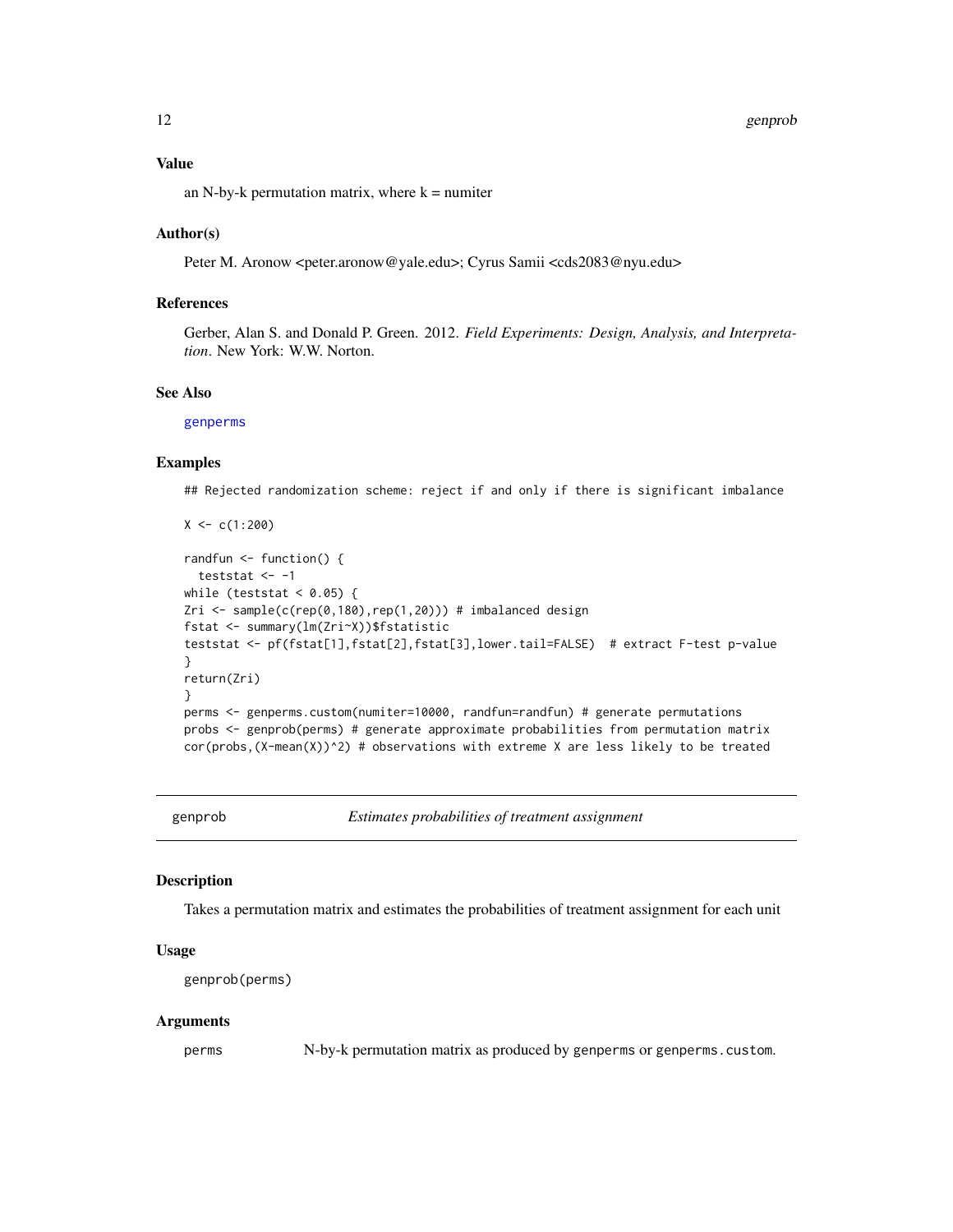#### <span id="page-12-0"></span>genprobexact 13

# Details

genprob is NOT intended to be used for complete randomization of clusters within blocks – instead, it takes an arbitrary permutation matrix and computes the proportions of random assignments for which each unit is in treatment. For simpler designs, genpermsexact should be used.

#### Value

N-length numeric vector of values within the (0,1) interval, probability of treatment assignment

#### Author(s)

Peter M. Aronow <peter.aronow@yale.edu>; Cyrus Samii <cds2083@nyu.edu>

#### References

Gerber, Alan S. and Donald P. Green. 2012. *Field Experiments: Design, Analysis, and Interpretation*. New York: W.W. Norton.

# See Also

[genprobexact](#page-12-1)

#### Examples

## Rejected randomization scheme: reject if and only if there is significant imbalance

```
X < -c(1:200)randfun <- function() {
  teststat \leq -1while (teststat < 0.05) {
Zri <- sample(c(rep(0,180),rep(1,20))) # imbalanced design
fstat <- summary(lm(Zri~X))$fstatistic
teststat <- pf(fstat[1],fstat[2],fstat[3],lower.tail=FALSE) # extract F-test p-value
}
return(Zri)
}
perms <- genperms.custom(numiter=10000, randfun=randfun) # generate permutations
probs <- genprob(perms) # generate approximate probabilities from permutation matrix
cor(probs,(X-mean(X))^2) # observations with extreme X are less likely to be treated
```
<span id="page-12-1"></span>genprobexact *Production of exact probabilities of treatment assignment for blocked, clustered designs*

#### Description

Function takes a blocking variable and a clustering variable and yields exact probabilities of treatment under complete randomization of clusters within blocks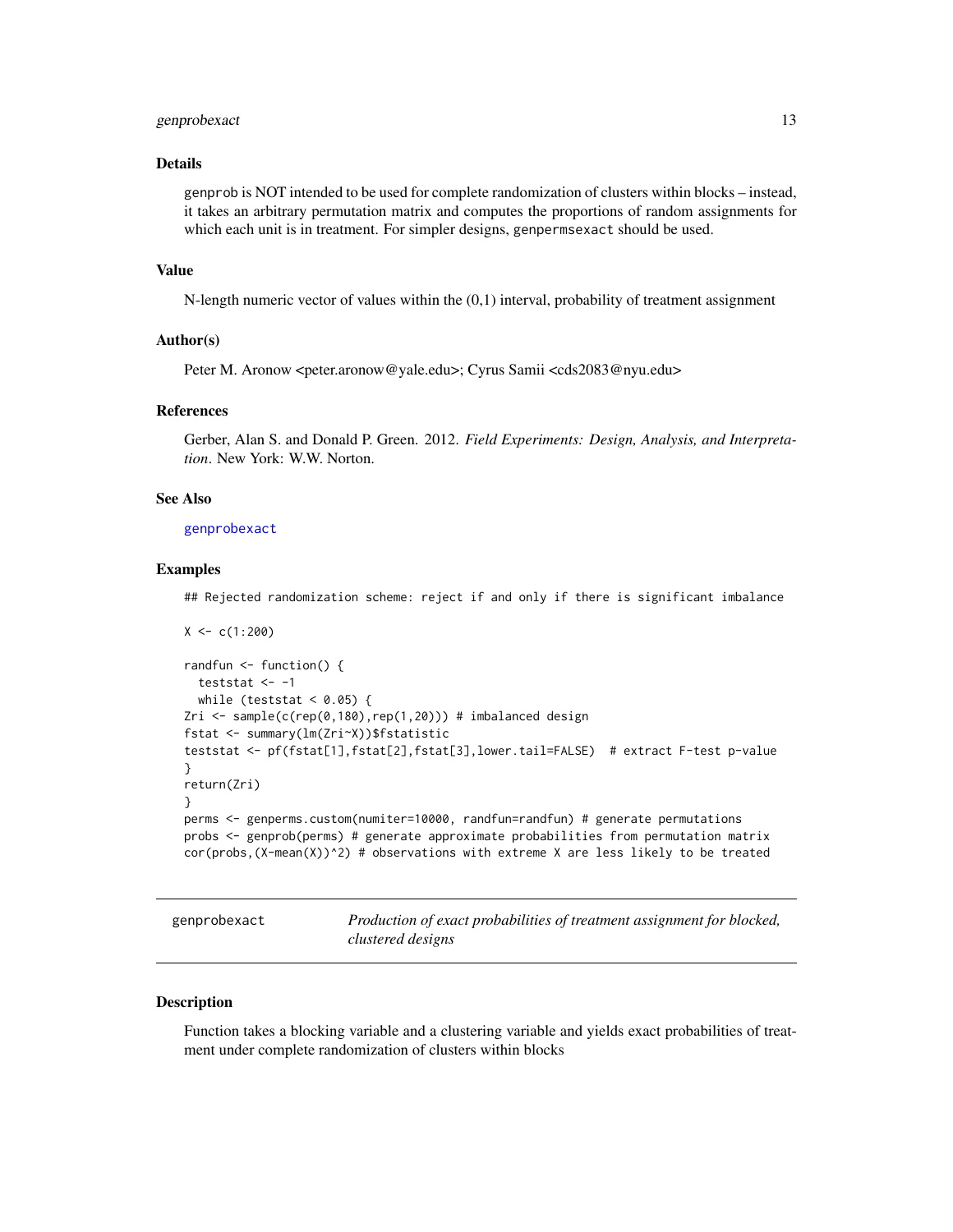#### <span id="page-13-0"></span>Usage

 $genprobexact(Z, blockvar = NULL, cluster = NULL)$ 

#### Arguments

|          | binary vector $(0 \text{ or } 1)$ of length N, treatment indicator                         |
|----------|--------------------------------------------------------------------------------------------|
| blockvar | positive integer vector of length N, with unique values indicating different blocks        |
| clustvar | positive integer vector of length N, with unique values indicating different clus-<br>ters |

### Value

numeric vector with values within the (0,1) interval of length N, probability of treatment assignment

#### Author(s)

Peter M. Aronow <peter.aronow@yale.edu>; Cyrus Samii <cds2083@nyu.edu>

# References

Gerber, Alan S. and Donald P. Green. 2012. *Field Experiments: Design, Analysis, and Interpretation*. New York: W.W. Norton.

# See Also

[genprob](#page-11-1)

#### Examples

 $y \leftarrow c(8, 6, 2, 0, 3, 1, 1, 1, 2, 2, 0, 1, 0, 2, 2, 4, 1, 1)$  $Z \leftarrow c(1,1,0,0,1,1,0,0,1,1,1,1,0,0,1,1,0,0)$ cluster  $\leq c(1,1,2,2,3,3,4,4,5,5,6,6,7,7,8,8,9,9)$ block  $\leq c$  (rep(1,4), rep(2,6), rep(3,8))

probs <- genprobexact(Z,block,cluster) # generate probability of assignment ate  $\leq$  estate(y, Z, prob=probs) # estimate the ATE; estimated ATE=2

invert.ci *Confidence intervals through test inversion*

# Description

Experimental code to generate endpoints of Rosenbaum (2002)-style confidence intervals through inversion of a constant effects hypothesis. Only conducts inference with the difference in (weighted) means as the test statistic, no covariate adjustment.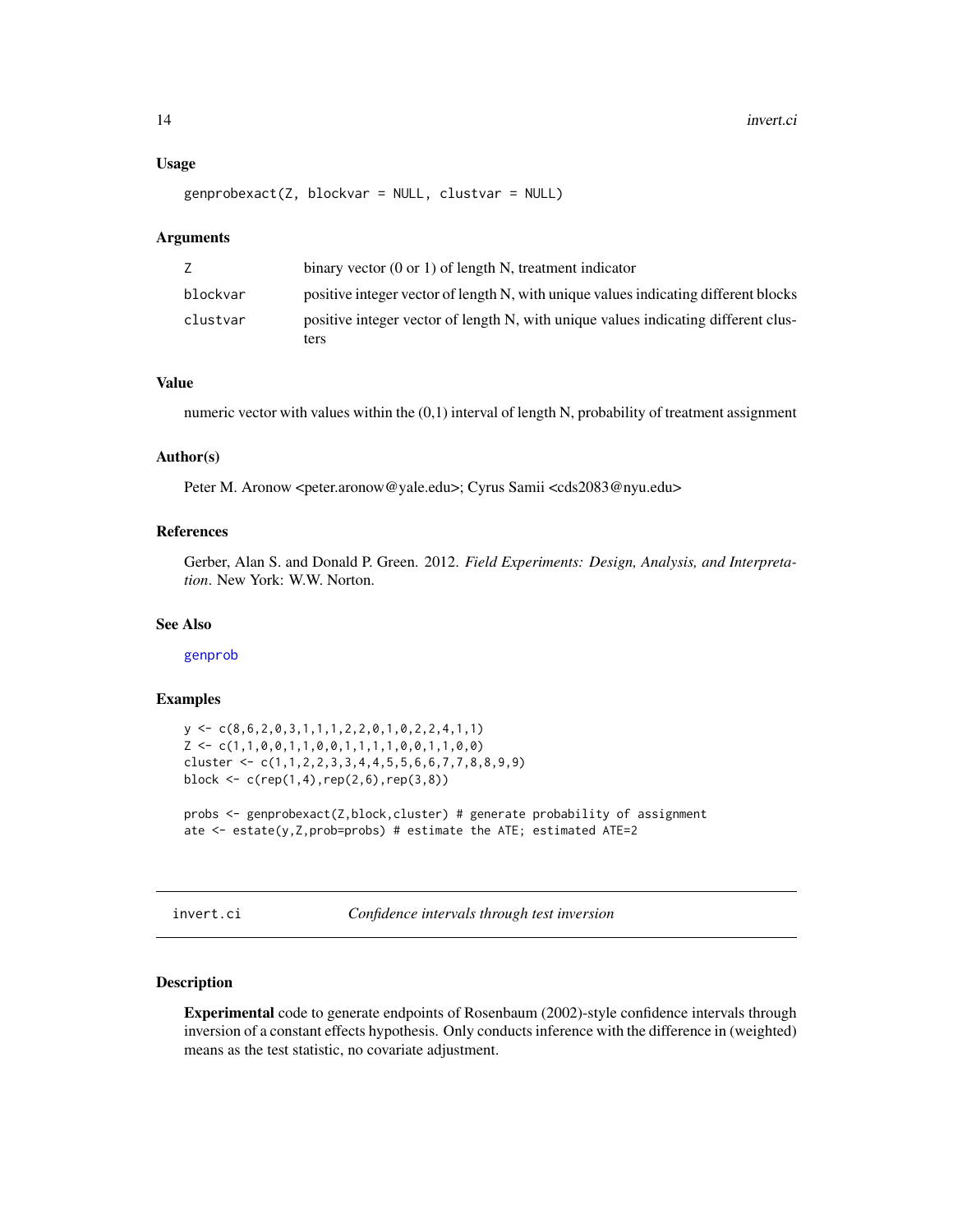#### <span id="page-14-0"></span>omni.ate 15

#### Usage

invert.ci(Y, Z, prob, perms, targetp)

#### **Arguments**

| numeric vector of length N, outcome variable                                                                                                                                                                                                                     |
|------------------------------------------------------------------------------------------------------------------------------------------------------------------------------------------------------------------------------------------------------------------|
| binary vector $(0 \text{ or } 1)$ of length N, treatment indicator                                                                                                                                                                                               |
| numeric vector within the $(0,1)$ interval of length N, probability of treatment<br>assignment, as outputted by genprob() or genprobexact(). When prob=NULL<br>(the default), assumes uniform probability of assignment to treatment equal to<br>the mean of $Z$ |
| N-by-r permutation matrix, as output by genperms or genperms. custom                                                                                                                                                                                             |
| target p-value for the endpoint of the confidence interval                                                                                                                                                                                                       |
|                                                                                                                                                                                                                                                                  |

# Value

returns endpoint of the confidence interval with the target p-value associated

# Author(s)

Peter M. Aronow <peter.aronow@yale.edu>; Cyrus Samii <cds2083@nyu.edu>

#### References

Gerber, Alan S. and Donald P. Green. 2012. *Field Experiments: Design, Analysis, and Interpretation*. New York: W.W. Norton.

Rosenbaum, Paul R. 2002. *Observational Studies*. 2nd ed. New York: Springer.

# Examples

 $y \leftarrow c(8, 6, 2, 0, 3, 1, 1, 1, 2, 2, 0, 1, 0)$  $Z \leftarrow c(1,1,0,0,1,1,0,0,1,1,1,1,0)$ 

perms <- genperms(Z) ## all possible permutations of assignment to treatment probs <- genprobexact(Z) ## assuming complete randomization

c(invert.ci(y,Z,probs,perms,0.025),invert.ci(y,Z,probs,perms,0.975)) ## 95% CI

omni.ate *Omnibus function for estimation and testing*

# Description

Estimates the average treatment effect (ATE) and inferential statistics under constant effects hypotheses. Estimation is without covariate adjustment, via weighted least squares.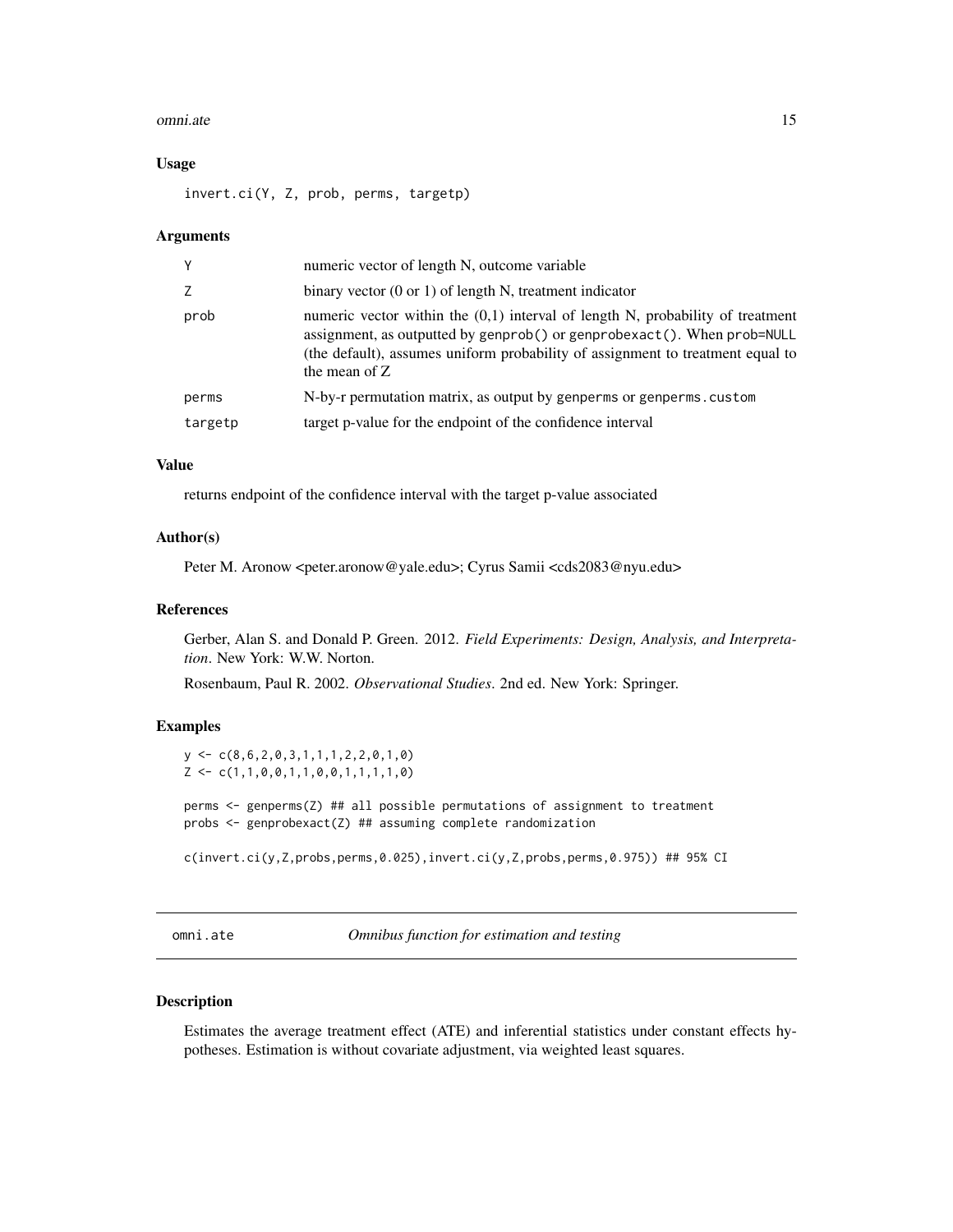# Usage

omni.ate(Y, Z, perms, invert = FALSE, quantiles = c(0.025, 0.975))

# Arguments

| Υ         | numeric vector of length N, outcome variable                                                                                                                                           |
|-----------|----------------------------------------------------------------------------------------------------------------------------------------------------------------------------------------|
| Z         | binary vector $(0 \text{ or } 1)$ of length N, treatment indicator                                                                                                                     |
| perms     | N-by-r permutation matrix, as output by genperms or genperms. custom                                                                                                                   |
| invert    | logical for generating constant effects confidence intervals through exact test<br>inversion, with the difference-in-means as a test statistic. Default is FALSE.                      |
| quantiles | vector of quantiles of the randomization distribution to be returned. Quantiles<br>also used to determine endpoints of confidence intervals. Default is equal-tailed<br>95% intervals. |

# Details

omni.ate() is a convenience function that implements a number of functions otherwise available in ri. Greater flexibility through use of the individual functions involved.

# Value

| ate             | estimated average treatment effect                                                                                                     |
|-----------------|----------------------------------------------------------------------------------------------------------------------------------------|
| greater.p.value |                                                                                                                                        |
|                 | one-tailed p-value: proportion of randomizations yielding estimated ATE greater<br>than or equal to hypothesized ATE                   |
|                 | lesser.p.value one-tailed p-value: proportion of randomizations yielding estimated ATE less<br>than or equal to hypothesized ATE       |
| p.value         | two-tailed p-value: twice the smaller of the two one-tailed p-values, as advo-<br>cated by Rosenbaum (2002)                            |
| p.value.alt     | two-tailed p-value: proportion of randomizations yielding absolute estimated<br>ATE greater than or equal to absolute hypothesized ATE |
| se.null         | standard error of the randomization distribution assuming a zero treatment effect                                                      |
| conf.int        | confidence interval approximation under a constant effect hypothesis                                                                   |
| se              | standard error of the randomization distribution assuming a constant treatment<br>effect equal to the estimated ATE                    |
| conf.intInv     | (Optional, if invert=TRUE) confidence interval under an inverted exact test with<br>the difference-in-means as a test statistic        |

# Author(s)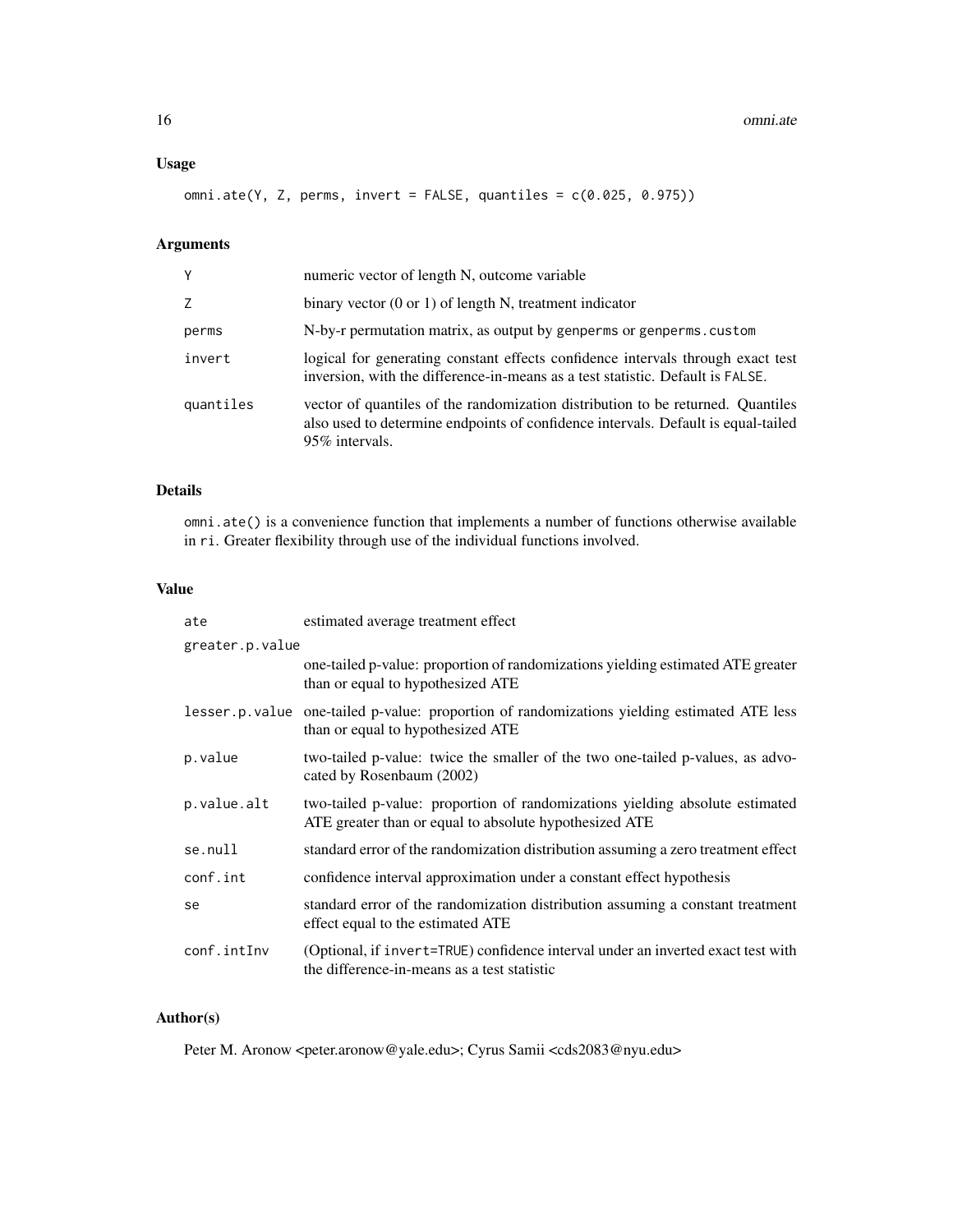#### <span id="page-16-0"></span>resresplot that the contract of the contract of the contract of the contract of the contract of the contract of the contract of the contract of the contract of the contract of the contract of the contract of the contract o

#### References

Gerber, Alan S. and Donald P. Green. 2012. *Field Experiments: Design, Analysis, and Interpretation*. New York: W.W. Norton.

Rosenbaum, Paul R. 2002. *Observational Studies*. 2nd ed. New York: Springer.

Samii, Cyrus and Peter M. Aronow. 2012. On Equivalencies Between Design-Based and Regression-Based Variance Estimators for Randomized Experiments. *Statistics and Probability Letters*. 82(2): 365-370. <http://dx.doi.org/10.1016/j.spl.2011.10.024>

#### See Also

[ri](#page-1-1)

#### Examples

```
y <- c(8,6,2,0,3,1,1,1,2,2,0,1,0,2,2)
Z \leftarrow c(1,1,0,0,1,1,0,0,1,1,1,1,0,0,1)perms <- genperms(Z) # all possible permutations of assignment
omni.ate(y,Z,perms,FALSE)
# omni.ate(y,Z,perms,TRUE) # may take some time to run
```

| resresplot | Produces residual-residual (added-variable) plot |  |  |
|------------|--------------------------------------------------|--|--|
|------------|--------------------------------------------------|--|--|

# Description

Residualizes the outcome variable and the treatment variable with covariates (via inverse probability weighted least squares regression) and plots the relationship. When weights are applied, the graph shows the relative weighting of each observation

# Usage

```
resreplot(Y, Z, X, prob = NULL, scale = 1)
```
# Arguments

| γ     | numeric vector of length N, outcome variable                                                                                                                                                                                                                     |
|-------|------------------------------------------------------------------------------------------------------------------------------------------------------------------------------------------------------------------------------------------------------------------|
| Z     | binary vector $(0 \text{ or } 1)$ of length N, treatment indicator                                                                                                                                                                                               |
| X     | N-by-k numeric matrix of covariates for regression adjustment                                                                                                                                                                                                    |
| prob  | numeric vector within the $(0,1)$ interval of length N, probability of treatment<br>assignment, as outputted by genprob() or genprobexact(). When prob=NULL<br>(the default), assumes uniform probability of assignment to treatment equal to<br>the mean of $Z$ |
| scale | a scalar parameter controlling the size of the plotted points                                                                                                                                                                                                    |
|       |                                                                                                                                                                                                                                                                  |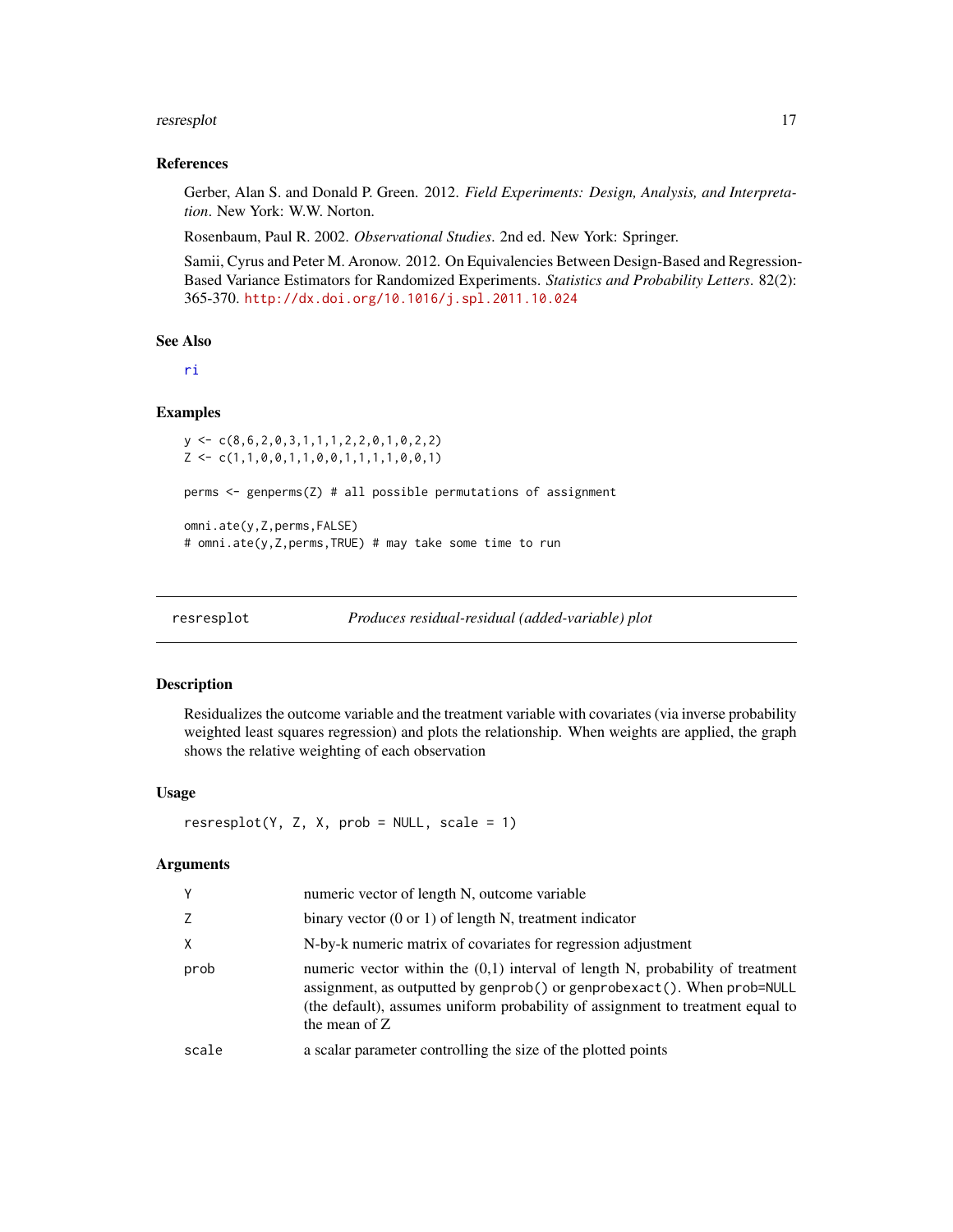<span id="page-17-0"></span>produces a plot of residualized and weighted values

#### Author(s)

Peter M. Aronow <peter.aronow@yale.edu>; Cyrus Samii <cds2083@nyu.edu>

# References

Gerber, Alan S. and Donald P. Green. 2012. *Field Experiments: Design, Analysis, and Interpretation*. New York: W.W. Norton.

# See Also

[estate](#page-3-1)

# Examples

```
y \leftarrow c(8, 6, 2, 0, 3, 1, 1, 1, 2, 2, 0, 1, 0, 2, 2, 4, 1, 1)Z \leftarrow c(1,1,0,0,1,1,0,0,1,1,1,1,0,0,1,1,0,0)X \leq -c(1:18)cluster <- c(1,1,2,2,3,3,4,4,5,5,6,6,7,7,8,8,9,9)
block <- c(rep(1,4),rep(2,6),rep(3,8))
```
probs <- genprobexact(Z,block,cluster) # generate probability of assignment

resresplot(y,Z,X,prob=probs,scale=3) # produce res-res plot

ri-internal *Internal function*

#### Description

Internal function